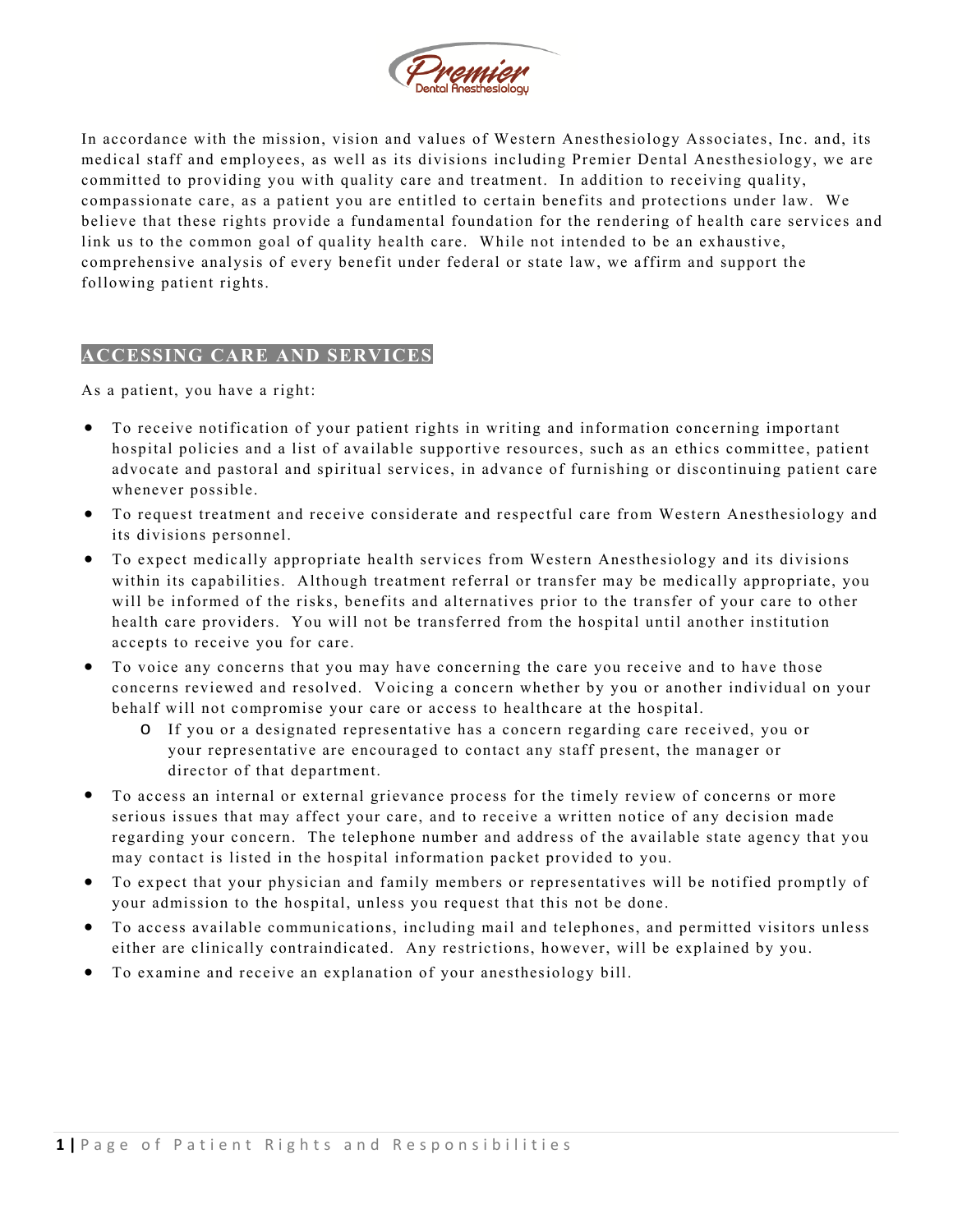

## **IN RECEIVING TREATMENT**

As a patient, you have a right:

- To be involved in the development and implementation of your plan of care and to receive information from your physician to enable your informed decision and consent prior to the start of any procedure and/or treatment. Except in emergencies, such information for informed consent should include, at a minimum, the specific procedures and/or treatment proposed, the medically significant risks involved, the benefits of the procedure and the medical alternatives, if any, available.
- To receive medically necessary and appropriate care.
- To obtain understandable information concerning your diagnosis and health status, proposed treatment and prognosis and the financial implications associated with the available treatment choices.
- To know the name of the physician responsible for coordinating your care, as well as the identities of other healthcare members involved in your care.
- To refuse treatment, to the extent permitted by law, including being informed of the medical consequences of the refusal of treatment.
- To the appropriate assessment and management of your pain.
- To be free from restraints or seclusion that are not medically necessary or are imposed as a means or coercion, discipline, convenience or retaliation by staff, or used in a manner that is not consistent with federal or state regulations.
- To consent or decline to take part in research and/or experimental procedures affecting your care.
- To have your rights protected during research, investigation, and clinical trials involving human subjects.
- To be informed by the practitioner responsible for your care, of any continuing health care needs following the discharge from the hospital.
- To know if Western Anesthesiology and its divisions has relationships with outside individuals that may influence your treatment and care. These relationships may be with educational institutions, other healthcare providers, or insurers.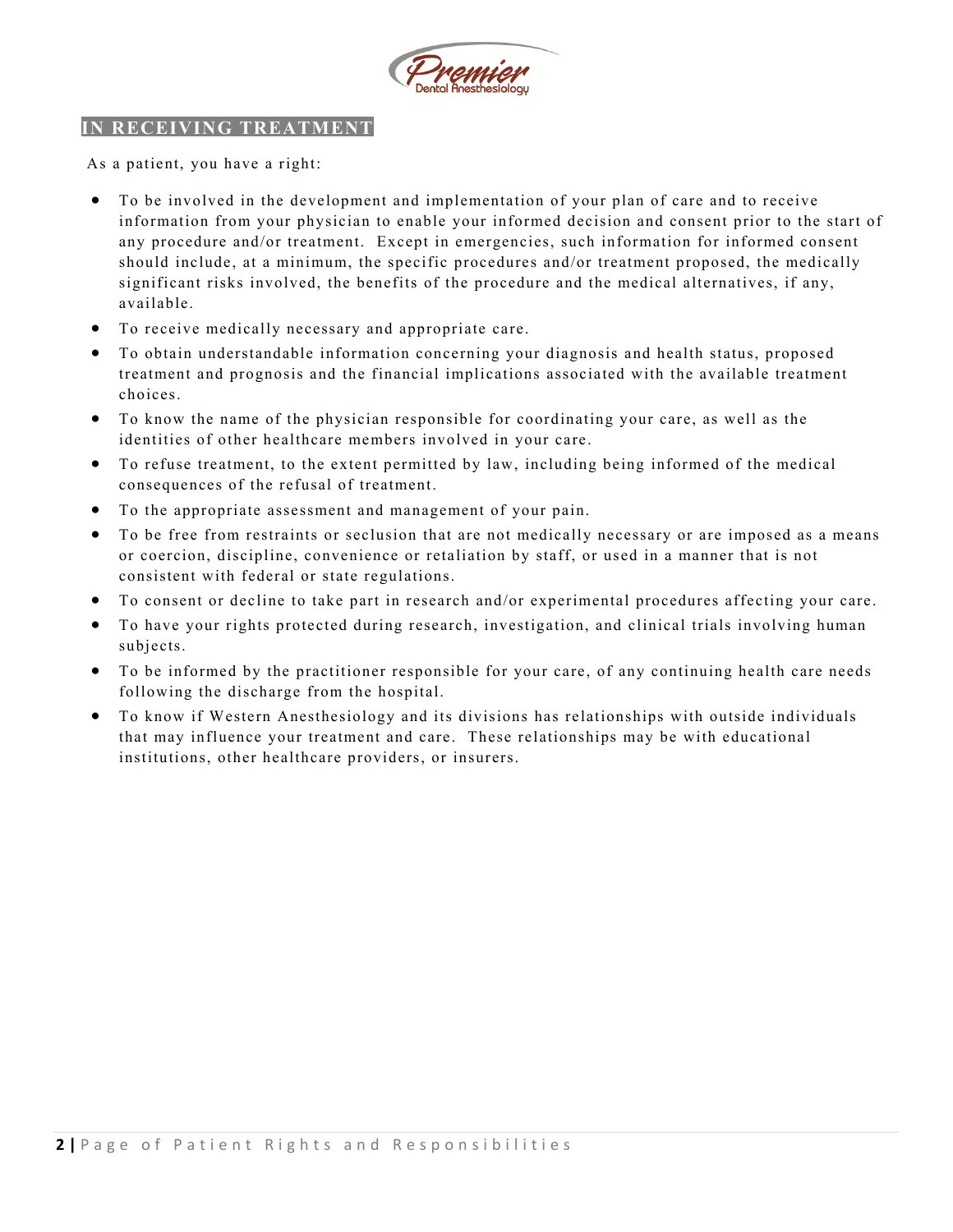

## **PERSONAL PRIVACY AND CONFIDENTIALITY**

As a patient, you have a right:

- To confidentiality and personal privacy concerning your medical care program. Case discussion, consultation, examination and treatment are confidential. Those not directly involved in your care must have your permission to be present during any medical or nursing treatments or discussion of your care.
- To receive care in a safe setting, free from abuse or harassment.
- To expect that all communications and records pertaining to your care be treated as confidential. Permission in writing is necessary before Western Anesthesiology and its divisions will release any health care information, except as may otherwise be required by law.
- To reasonable access and review of your medical records.

How Western Anesthesiology and its divisions may use or disclose your health information:

- For Treatment. Health care providers will record information in your record related to your treatment, actions taken by them and your response to these actions.
- For Payment. Western Anesthesiology and its divisions may use and disclose your health information to others for purposes of receiving payment for treatment and services that you receive, i.e., insurance company or health plan.
- For Health Care Operations. Western Anesthesiology and its divisions may use and disclose health information about you for operational purposes, i.e., evaluate the performance of staff; assess the quality of care and outcomes in your cases; learn how to improve our facilities and services; and determine how to continually improve the quality and effectiveness of the health care we provide.
- Appointments. Western Anesthesiology and its divisions may use your information to provide appointment reminders or information treatment alternatives or other health-related benefits and services that may be of interest to the individual.
- Required by Law. Western Anesthesiology and its divisions may use and disclose information about you for the following purposes:
	- o For judicial and administrative proceedings pursuant to legal authority;
	- o To report information related to victims of abuse, neglect or domestic violence; and
	- o To assist law enforcement officials in their law enforcement duties;
	- o Public Health. Your health information may be used or disclosed for public health or other legal authorities to prevent or control disease, injury or disability.
	- o Decedents. Health information may be disclosed to funeral directors or coroners.
	- o Organ/Tissue Donation. Your health information may be used for cadaveric organ, eye or tissue donation purposes.
	- o Health and Safety. Your health information may be disclosed to avert a serious threat to health or safety of your or any other person.
	- o Government Functions. Government functions, such as the protection of the public officials or reporting to various branches of the armed services that may require use or disclosure of your health information.
	- o Workers Compensation. Your health information may be disclosed in order to comply with laws and regulations related to Workers Compensation.